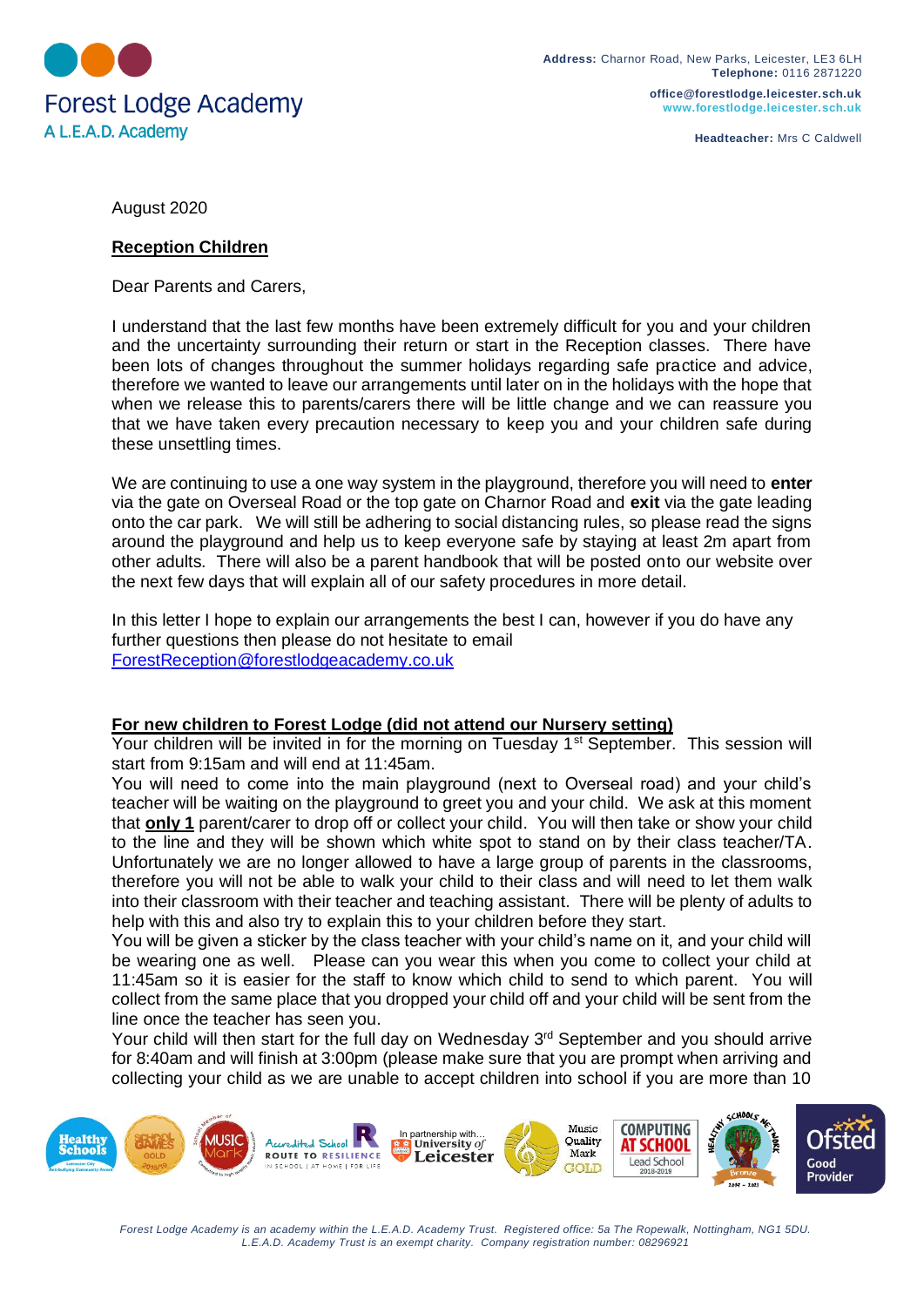

**office@forestlodge.leicester.sch.uk www.forestlodge.leicester.sch.uk**

minutes late, due to the risk of children mixing from different year groups). The same procedures will apply and you will be asked to take or send your child to the line and then wave them off as they walk into their class.

## **For children who attended Forest Lodge Nursery last year.**

Your child will be invited in for the afternoon on Tuesday 1<sup>st</sup> September. This session will start at 12:45pm and will end at 3:00pm.

You will need to come into the main playground (next to Overseal road) and your child's teacher will be waiting on the playground to greet you and your child. We ask at this moment that **only 1** parent/carer to drop off or collect your child. You will then take or show your child to the line and they will be shown which white spot to stand on by their class teacher/TA. Unfortunately we are no longer allowed to have a large group of parents in the classrooms, therefore you will not be able to walk your child to their class and will need to let them walk into their classroom with their teacher and teaching assistant. Mrs Meer and Mrs Toone will be in the classroom all afternoon with your children to help them settle and also if you could try to explain this new procedure to your children before they start.

You will be given a sticker by the class teacher with your child's name on it, and your child will be wearing one as well. Please can you wear this when you come to collect your child at 11:45am so it is easier for the staff to know which child to send to which parent. You will collect from the same place that you dropped your child off and your child will be sent from the line once the teacher has seen you.

Your child will then start for the full day on Wednesday 3<sup>rd</sup> September and you should arrive for 8:40am and will finish at 3:00pm (please make sure that you are prompt when arriving and collecting your child as we are unable to accept children into school if you are more than 10 mins late, due to the risk of children mixing from different year groups). The same procedures will apply and you will be asked to take or send your child to the line and then wave them off as they walk into their class.

Please be assured that although this year some things will look very different, we have worked hard to ensure that all children will have fun in their classroom and will learn through play as they always have done and we will support you and your child in whichever way we can. We look forward to welcoming you all on Wednesday 1<sup>st</sup> September.

Kind Regards

Mrs Meer Assistant Head teacher and EYFS Lead

Mrs Caldwell Headteacher



*Forest Lodge Academy is an academy within the L.E.A.D. Academy Trust. Registered office: 5a The Ropewalk, Nottingham, NG1 5DU. L.E.A.D. Academy Trust is an exempt charity. Company registration number: 08296921*